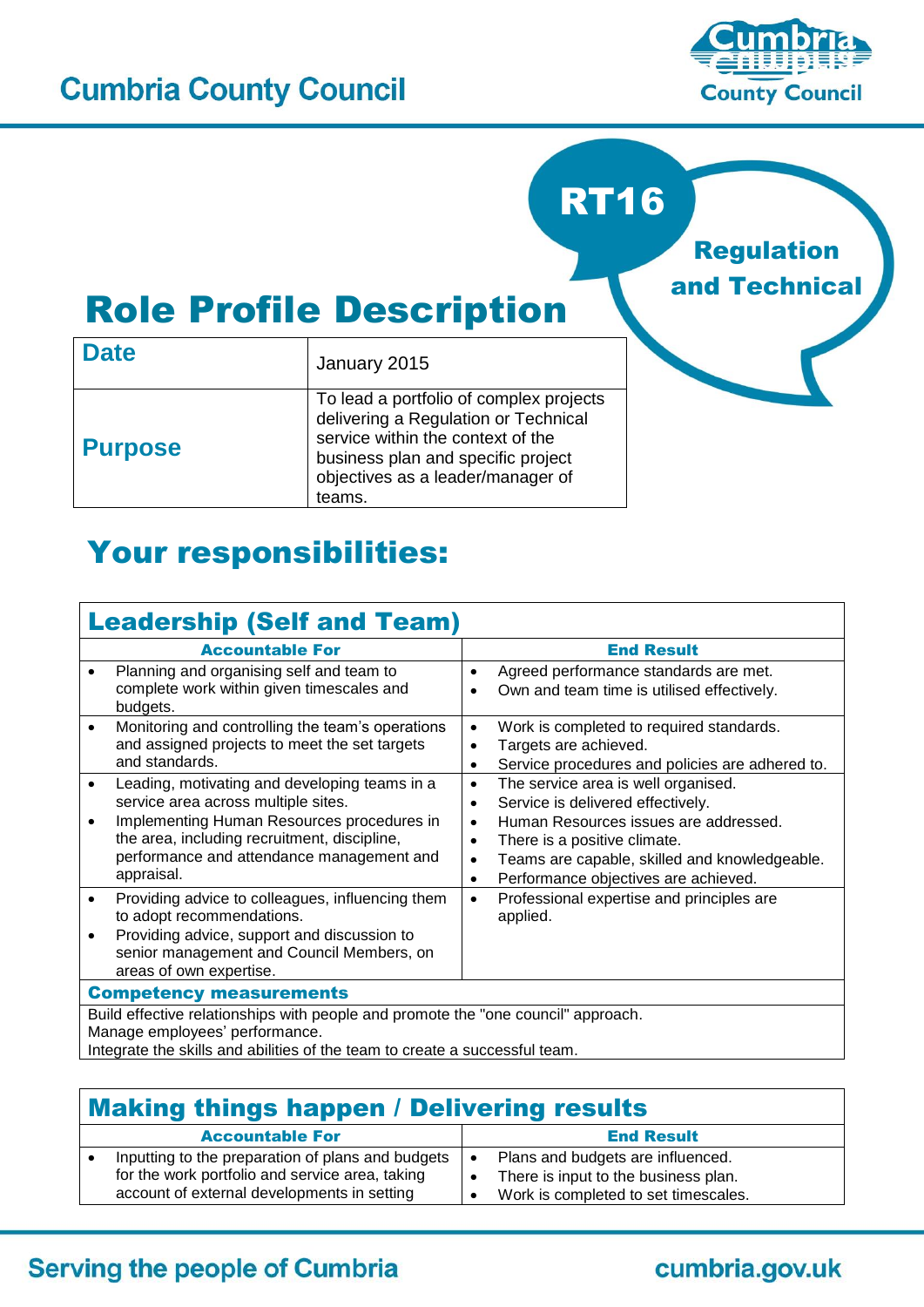| $\bullet$<br>٠                      | priorities.<br>Planning and organising work to be completed<br>within given timescales and standards.<br>Contributing to the development of plans,<br>policies, and budgets for the service<br>Assisting with the development of plans over a<br>3-5 year timescale.                          | $\bullet$<br>$\bullet$<br>$\bullet$                                                                  | Own and team time is utilised effectively.<br>Priorities reflect the external environment.<br>May impact on service delivery and, potentially,<br>the working of the Service and external forums.                                                                                                                                                                                                                                                   |
|-------------------------------------|-----------------------------------------------------------------------------------------------------------------------------------------------------------------------------------------------------------------------------------------------------------------------------------------------|------------------------------------------------------------------------------------------------------|-----------------------------------------------------------------------------------------------------------------------------------------------------------------------------------------------------------------------------------------------------------------------------------------------------------------------------------------------------------------------------------------------------------------------------------------------------|
| $\bullet$<br>$\bullet$<br>$\bullet$ | Determining compliance of Service policies and<br>regulatory frameworks and enforcement<br>decisions.<br>Providing expert professional advice on major<br>issues in own area of expertise.<br>Advocating policy decisions and defending their<br>implications within and outside the Service. | $\bullet$<br>$\bullet$<br>$\bullet$<br>$\bullet$<br>$\bullet$<br>$\bullet$<br>$\bullet$<br>$\bullet$ | Sound judgements are made on compliance<br>issues.<br>Reports and recommendations are prepared for<br>senior management and outside Bodies.<br>Enforcement decisions are implemented.<br>The Services position is advocated.<br>Professional advice is provided.<br>External trends and developments are<br>understood.<br>The Service is aware of implications, risks and<br>benefits.<br>Effective relationships exist with the customer<br>base. |
| $\bullet$<br>$\bullet$              | Co-ordinating the preparation and presentation<br>of reports on complex issues, involving a range<br>of technical areas.<br>Preparing and delivering complex reports which<br>may impact on Service operations and on<br>organisations outside the Service.                                   | $\bullet$<br>$\bullet$                                                                               | There is a clear summary of issues, progress<br>and implications.<br>Reports are completed on time and in<br>accordance with Service policies.                                                                                                                                                                                                                                                                                                      |
| $\bullet$                           | Acting as an 'Expert Witness' on behalf of the<br>Service.<br>Representing the Services interests.                                                                                                                                                                                            | $\bullet$<br>$\bullet$                                                                               | Expert witness evidence is provided.<br>The Service is appropriately represented in legal<br>and other matters.<br>The Services reputation is safeguarded and<br>enhanced.                                                                                                                                                                                                                                                                          |
|                                     | <b>Competency measurements</b>                                                                                                                                                                                                                                                                |                                                                                                      |                                                                                                                                                                                                                                                                                                                                                                                                                                                     |

Make complex and tough decisions, develop and implement influencing approaches.

# Service Improvement and innovation

| <b>Accountable For</b>                                                                                                                                                                                                                  | <b>End Result</b>                                                                                                                                                                                           |  |
|-----------------------------------------------------------------------------------------------------------------------------------------------------------------------------------------------------------------------------------------|-------------------------------------------------------------------------------------------------------------------------------------------------------------------------------------------------------------|--|
| Developing and implementing policies and<br>procedures in own area of expertise.<br>Interpreting current legislation/regulations and<br>ensuring consistent application.                                                                | Up-to-date policies and procedures are<br>implemented and monitored.<br>Internal policies and procedures are established.<br>$\bullet$<br>Current legislation and regulations are<br>consistently applied.  |  |
| Developing innovative solutions to complex<br>technical issues, sometimes involving several<br>areas of expertise.<br>Organising the implementation of solutions and<br>consulting when necessary on issues with wider<br>implications. | Solutions are proposed for complex technical<br>$\bullet$<br>issues.<br>Agreed solutions are implemented.<br>$\bullet$<br>Professional, technical and regulatory principles<br>$\bullet$<br>are adhered to. |  |
| <b>Competency measurements</b>                                                                                                                                                                                                          |                                                                                                                                                                                                             |  |
| Identify appartunities for business suscess and feaus on making a difference                                                                                                                                                            |                                                                                                                                                                                                             |  |

I Identify opportunities for business success and focus on making a difference.

| <b>Managing resources</b> |                                                                                                                                                    |  |                                                                                                                               |
|---------------------------|----------------------------------------------------------------------------------------------------------------------------------------------------|--|-------------------------------------------------------------------------------------------------------------------------------|
|                           | <b>Accountable For</b>                                                                                                                             |  | <b>End Result</b>                                                                                                             |
|                           | Planning, organising and controlling the work<br>and budget of multi-disciplinary teams to achieve<br>the project portfolio targets and standards. |  | Work is complete to the required standards<br>(technical, quality, safety, etc.).<br>Targets are achieved (cost, time, etc.). |
|                           | Directing and controlling financial plans and                                                                                                      |  | The contribution of expertise areas is co-                                                                                    |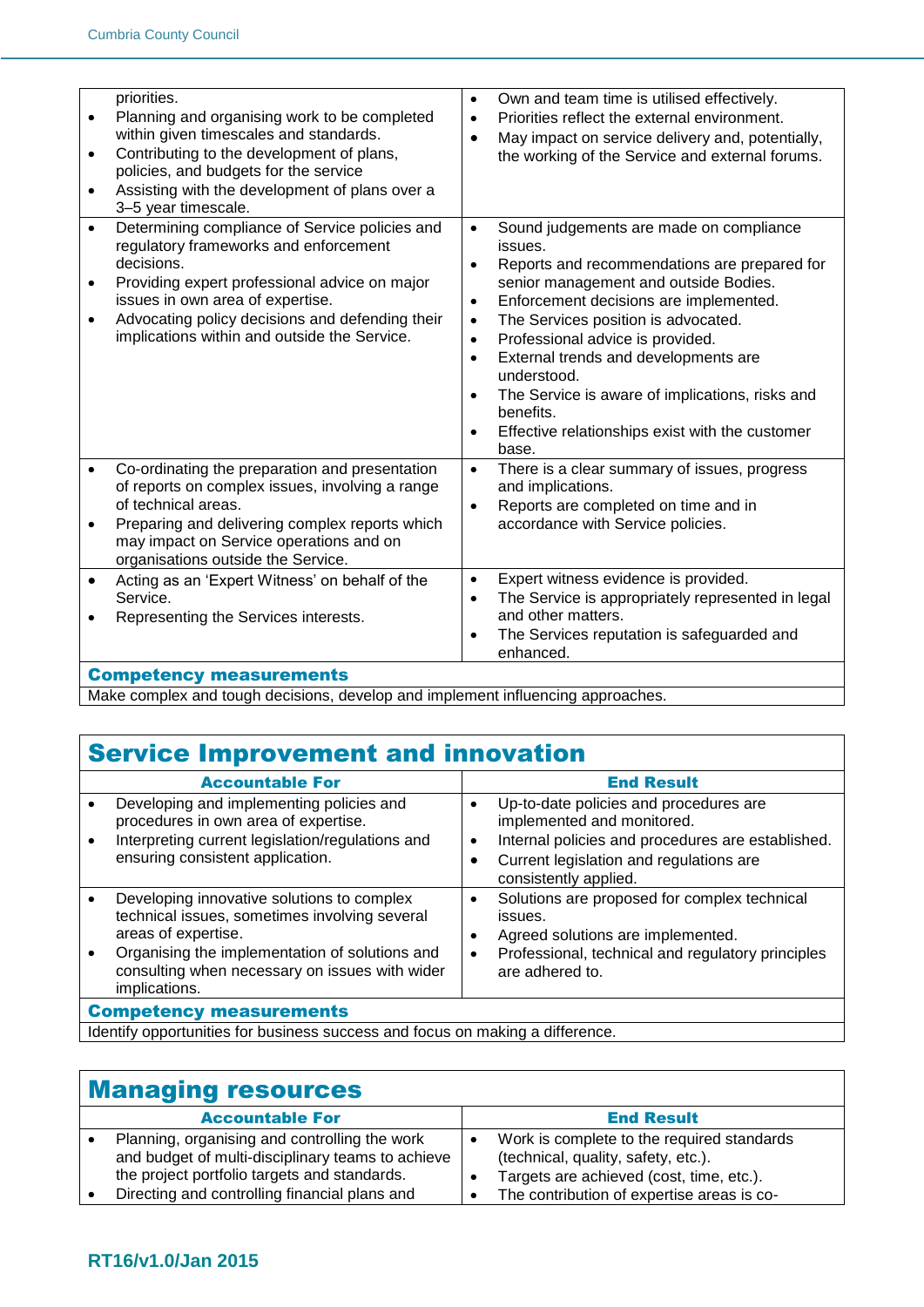|                                                                                                        | expenditure for their area of the service and        |           | ordinated.                                      |
|--------------------------------------------------------------------------------------------------------|------------------------------------------------------|-----------|-------------------------------------------------|
|                                                                                                        | projects under their control.                        |           | Council procedures and policies are adhered to. |
|                                                                                                        | Contributing to the identification, and securing, of | $\bullet$ | Resources are specified.                        |
|                                                                                                        | resources to support the project portfolio.          |           | Adequate resources are secured.                 |
|                                                                                                        | Identify and secure sources of funds and             |           |                                                 |
|                                                                                                        | resources, and allocate them effectively.            |           |                                                 |
| <b>Competency measurements</b>                                                                         |                                                      |           |                                                 |
| Anticipate and prepare for future needs using resources effectively and respond to demands of changing |                                                      |           |                                                 |
| priorities and needs.                                                                                  |                                                      |           |                                                 |

#### Customer and Community focused

| <b>Accountable For</b>                                                                                                                                           | <b>End Result</b>                                                                                                              |  |
|------------------------------------------------------------------------------------------------------------------------------------------------------------------|--------------------------------------------------------------------------------------------------------------------------------|--|
| Advocating the Services case; negotiating<br>solutions.<br>Persuading stakeholders, suppliers and<br>customers to achieve agreement.<br>Negotiating settlements. | Stakeholder issues are resolved.<br>The best solutions are found within the available<br>resources and other limiting factors. |  |
| Pro-actively developing opportunities for<br>partnership working.                                                                                                | Shared resources are used efficiently and<br>effectively.                                                                      |  |
| <b>Competency measurements</b>                                                                                                                                   |                                                                                                                                |  |

Initiate, build and maintain customer and stakeholder relationships to support delivery of effective service outcomes.

### Qualifications, knowledge, experience and expertise

- Professional and management qualifications or equivalent.
- Considerable management experience and associated skills.
- Proven track record as a manager and expert in their relevant professional discipline.
- Full understanding of the service area and the business and the context within which it operates.
- Knowledge of health and safety and related legislation, procedures and policies and how they apply to the work area.
- **Extensive people management skills.**
- Organisational/planning skills.
- Commercial/marketing skills may be relevant in some service areas.
- Politically astute in a rapidly-changing environment.
- Knowledge of inward- and outward-facing Council issues
- High level of influencing, negotiation and interpersonal skills.
- Relevant experience and a sound knowledge of the legislation, regulatory framework and Council policies and procedures, to deliver the role objectives.
- ICT competent with skills relevant to the work area.